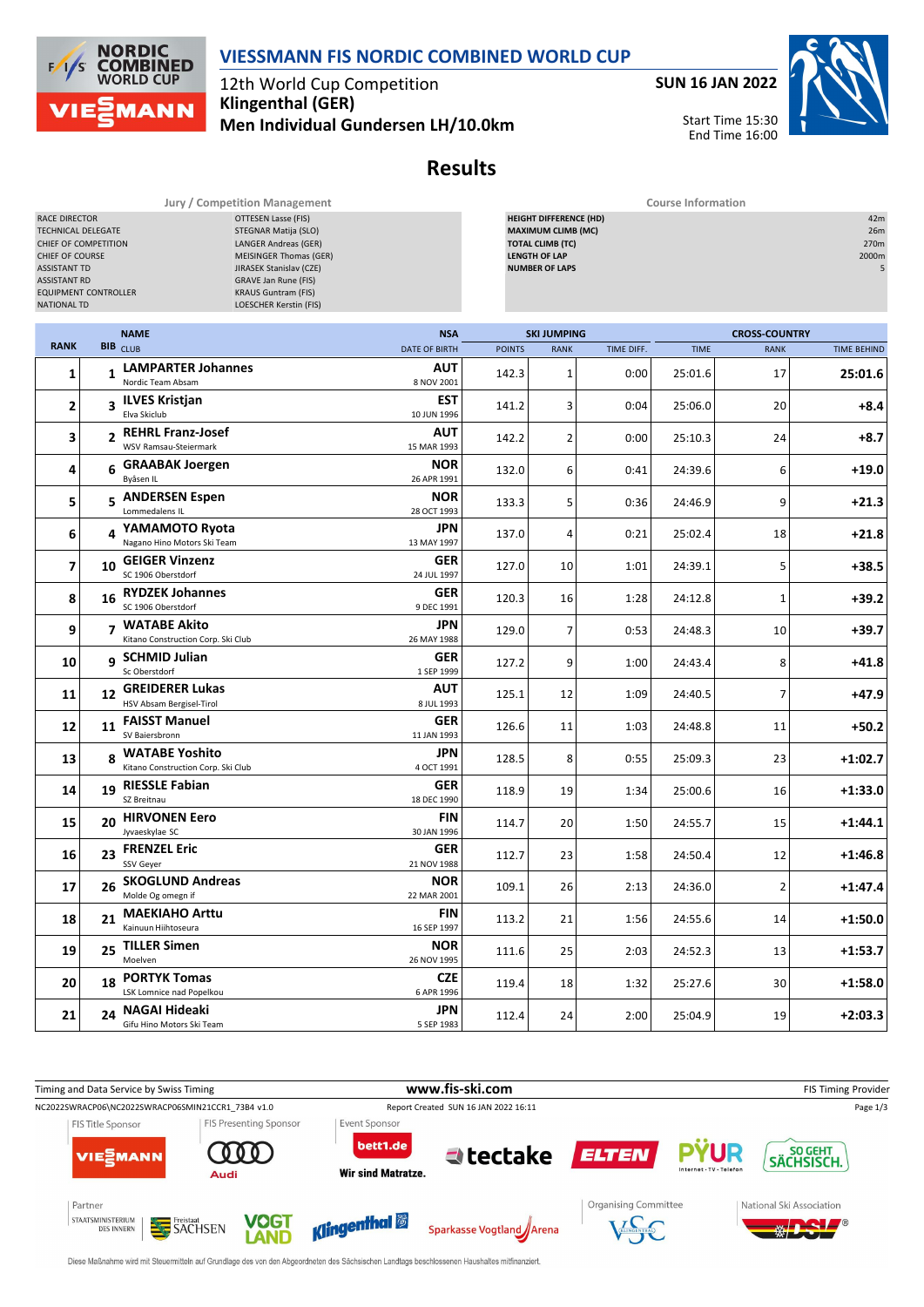



12th World Cup Competition **Klingenthal (GER) Men Individual Gundersen LH/10.0km**



Start Time 15:30 End Time 16:00



**Results**

|             |    | <b>NAME</b>                                                 | <b>NSA</b>                |               | <b>SKI JUMPING</b> |            |             | <b>CROSS-COUNTRY</b> |                    |
|-------------|----|-------------------------------------------------------------|---------------------------|---------------|--------------------|------------|-------------|----------------------|--------------------|
| <b>RANK</b> |    | <b>BIB</b> CLUB                                             | <b>DATE OF BIRTH</b>      | <b>POINTS</b> | <b>RANK</b>        | TIME DIFF. | <b>TIME</b> | <b>RANK</b>          | <b>TIME BEHIND</b> |
| 22          | 13 | <b>WEBER Terence</b><br>SSV Gever                           | <b>GER</b><br>24 SEP 1996 | 124.3         | 13                 | 1:12       | 25:57.3     | 37                   | $+2:07.7$          |
| 23          | 15 | <b>KIMURA Kodai</b><br>Chuo Univ.                           | JPN<br>6 JUN 2001         | 120.5         | 15                 | 1:27       | 25:47.1     | 34                   | $+2:12.5$          |
| 24          | 14 | <b>OESTVOLD Sebastian</b><br>Lensbygda Sportsklubb          | <b>NOR</b><br>30 JAN 2002 | 124.1         | 14                 | 1:13       | 26:20.1     | 42                   | $+2:31.5$          |
| 25          |    | 17 SEIDL Mario<br>TSU St. Veit i. P.-Salzburg               | AUT<br>8 DEC 1992         | 119.7         | 17                 | 1:30       | 26:09.9     | 39                   | $+2:38.3$          |
| 26          | 28 | <b>FRITZ Martin</b><br>WSV Murau-Steiermark                 | AUT<br>24 OCT 1994        | 106.6         | 28                 | 2:23       | 25:26.2     | 29                   | $+2:47.6$          |
| 27          | 35 | <b>THANNHEIMER Wendelin</b><br>Sc Oberstdorf                | GER<br>25 NOV 1999        | 102.9         | 35                 | 2:38       | 25:11.5     | 25                   | $+2:47.9$          |
| 28          | 34 | <b>ORTER Philipp</b><br>SV Villach-Kaernten                 | AUT<br>16 FEB 1994        | 103.3         | 34                 | 2:36       | 25:13.9     | 27                   | $+2:48.3$          |
| 29          | 30 | <b>JOEBSTL Thomas</b><br>SG Klagenfurt-Kaernten             | AUT<br>22 SEP 1995        | 104.6         | 30                 | 2:31       | 25:21.0     | 28                   | $+2:50.4$          |
| 30          | 27 | <b>RETTENEGGER Stefan</b><br>TSU St. Veit im Pongau         | AUT<br>3 FEB 2002         | 107.5         | 27                 | 2:19       | 25:35.0     | 33                   | $+2:52.4$          |
| 31          | 43 | <b>OFTEBRO Einar Luraas</b><br>Jardar II                    | <b>NOR</b><br>6 AUG 1998  | 92.1          | 43                 | 3:21       | 24:38.9     | 4                    | $*** + 2:58.3$     |
| 32          | 32 | <b>MAZURCHUK Dmytro</b><br>Kremenets Ski school             | UKR<br>19 JAN 1999        | 103.6         | 32                 | 2:35       | 25:28.9     | 31                   | $+3:02.3$          |
| 33          | 33 | YACHI Sora<br>Waseda Univ.                                  | JPN<br>4 MAY 2000         | 103.5         | 33                 | 2:35       | 25:32.9     | 32                   | $+3:06.3$          |
| 34          | 40 | <b>REPONEN Perttu</b><br>Kiteen Urheilijat                  | FIN<br>18 FEB 2002        | 94.5          | 40                 | 3:11       | 25:08.2     | 22                   | $*** +3:17.6$      |
| 35          |    | 37 KLAPFER Lukas<br>SC Erzbergland-Steiermark               | AUT<br>25 DEC 1985        | 100.5         | 37                 | 2:47       | 25:54.7     | 35                   | $+3:40.1$          |
| 36          |    | 48 LANGE Jakob<br>WSV Kiefersfelden                         | GER<br>5 AUG 1995         | 80.3          | 48                 | 4:08       | 24:38.7     | 3                    | $*** +3:45.1$      |
| 37          | 22 | <b>FRANK Christian</b><br>Sk Berchtesgaden                  | <b>GER</b><br>17 JUN 2001 | 113.0         | 22                 | 1:57       | 26:52.2     | 44                   | $+3:47.6$          |
| 38          | 38 | <b>VALLET Edgar</b><br><b>CSR Pontarlier</b>                | FRA<br>26 JUN 2000        | 100.1         | 38                 | 2:49       | 26:02.5     | 38                   | $+3:49.9$          |
| 39          | 44 | <b>GOOD Jasper</b><br>Steamboat Springs Winter Sports Clu   | <b>USA</b><br>10 MAY 1996 | 91.5          | 44                 | 3:23       | 25:55.2     | 36                   | $*** +4:16.6$      |
| 40          | 42 | YAMAMOTO Yuya<br>Waseda Univ.                               | JPN<br>5 NOV 2001         | 93.5          | 42                 | 3:15       | 26:12.3     | 41                   | $*** +4:25.7$      |
| 41          | 45 | <b>DANEK Lukas</b><br>ASO Dukla Liberec                     | <b>CZE</b><br>19 SEP 1997 | 90.2          | 45                 | 3:28       | 26:10.3     | 40                   | $*** +4:36.7$      |
| 42          |    | 41 MALACINSKI Niklas<br>Steamboat Springs Winter Sports Clu | <b>USA</b><br>7 DEC 2003  | 94.5          | 40                 | 3:11       | 26:29.7     | 43                   | $*** +4:39.1$      |
| 43          | 31 | <b>MUELLER Pascal</b><br>Einsiedeln                         | SUI<br>17 JUL 2001        | 104.6         | 30                 | 2:31       | 27:15.8     | 45                   | $+4:45.2$          |
| 44          | 49 | <b>SCHUMANN Stephen</b><br>Park City Ski and Snowboard      | <b>USA</b><br>14 MAR 2000 | 71.7          | 49                 | 4:42       | 25:06.3     | 21                   | $*** +4:46.7$      |
| 45          |    | 50 MACH David<br><b>Tsv Buchenberg</b>                      | <b>GER</b><br>14 MAY 2000 | 66.7          | 50                 | 5:02       | 25:12.6     | 26                   | $*** + 5:13.0$     |
| 46          | 36 | <b>BRECL Gasper</b><br>Ssk Mislinja                         | <b>SLO</b><br>18 NOV 1999 | 101.6         | 36                 | 2:43       | 28:01.8     | 46                   | $+5:43.2$          |



Diese Maßnahme wird mit Steuermitteln auf Grundlage des von den Abgeordneten des Sächsischen Landtags beschlossenen Haushaltes mitfinanziert.